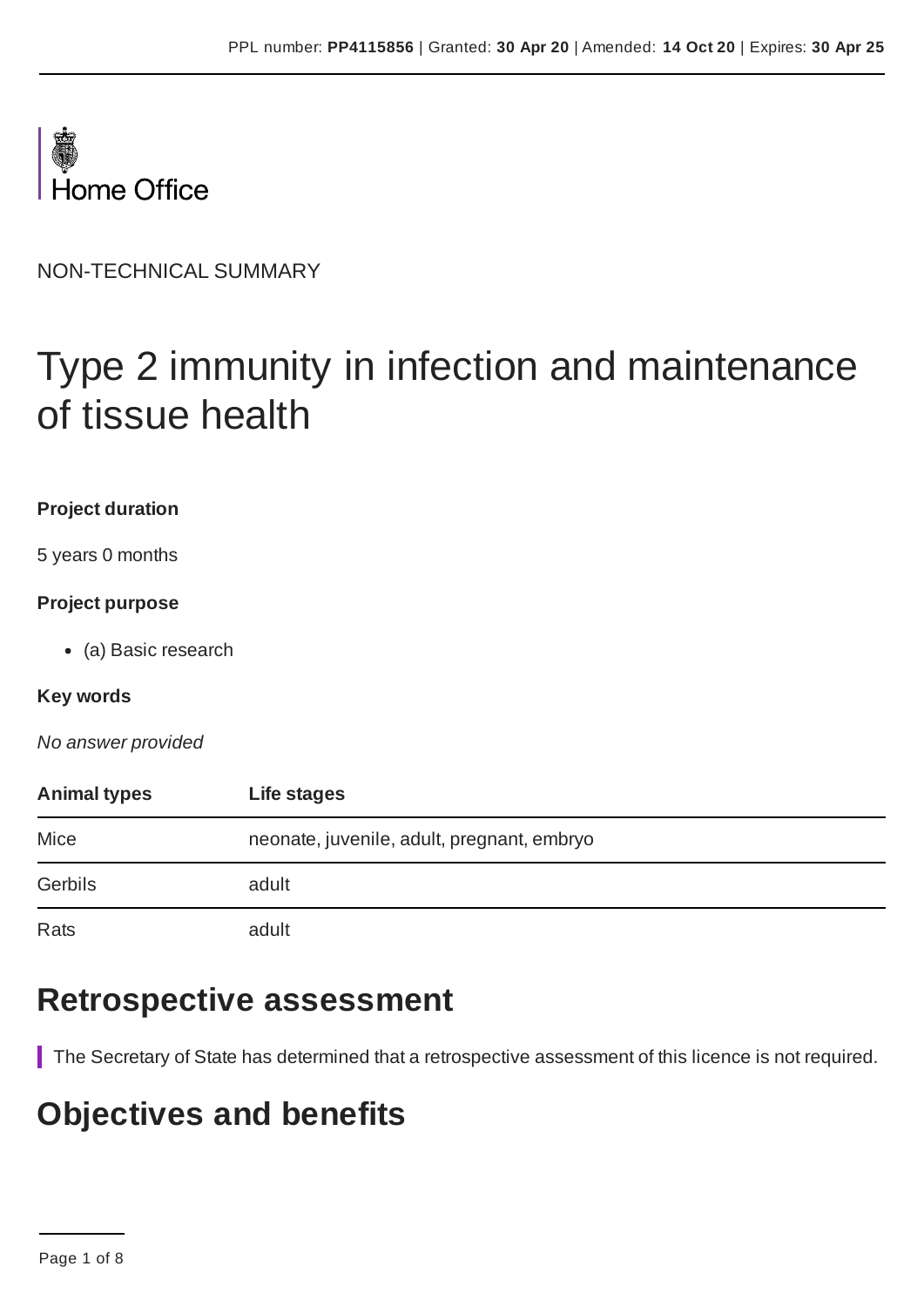#### **Description of the projects objectives, for example the scientific unknowns or clinical or scientific needs it's addressing.**

#### **What's the aim of this project?**

We want to understand how the immune system functions to protect the host from parasitic worms, which cause damage as the migrate through the body. By extension, we aim to learn how these immune pathways help heal wounds or cause disease by overzealous tissue repair.

**Potential benefits likely to derive from the project, for example how science might be advanced or how humans, animals or the environment might benefit - these could be short-term benefits within the duration of the project or long-term benefits that accrue after the project has finished.**

#### **Why is it important to undertake this work?**

Helminths (parasitic worms) infect over a quarter of the human population, and an even greater proportion of animals. Although not generally fatal, they cause substantial suffering, particularly in low income regions. Disease can be caused by competition for nutrients, physical injury due to migration through the body, and/or an excessive immune response to the parasite. The type 2 arm of the immune system is a highly complex network of cells and molecules, which is very distinct from the pathways that control infection with bacteria and other microbes. Type 2 immunity is necessary both to control helminth numbers and to repair the physical damage they do. However, overzealous type 2 responses can lead to allergic diseases, asthma and chronic tissue scarring (fibrosis). Wound repair and scarring features of type 2 immunity are common even in regions with no helminth infections. Thus, fundamental research into the mechanisms and consequences of the type 2 immune response will lead not only to improved understanding and control of helminth infection, but greater understanding of the many allergic and fibrotic diseases that are major killers worldwide.

#### **What outputs do you think you will see at the end of this project?**

This project aims to disseminate new knowledge by publication in peer reviewed journals and presentations at conferences, seminars and workshops. We hope that in the longer-term our work will contribute to new immunology-based therapies. In the 5 years, we aim to continue our high standard of publication, averaging more than 5 research papers per year in highly-respected peer-reviewed journals.

#### **Who or what will benefit from these outputs, and how?**

This project aims to answer fundamental scientific questions. The new knowledge generated, and the unravelling of important immune mechanisms, will be relevant to a broad range of human and animal conditions.

Parasitic worms (helminths) afflict over 1/4 of the human population and the vast majority of wild mammals. They also represent an enormous economic burden in terms of livestock productivity. In the next five years we expect to make significant strides in understanding the mechanisms by which these parasites are killed, which will be relevant in the longer-term to prevention or treatment strategies. In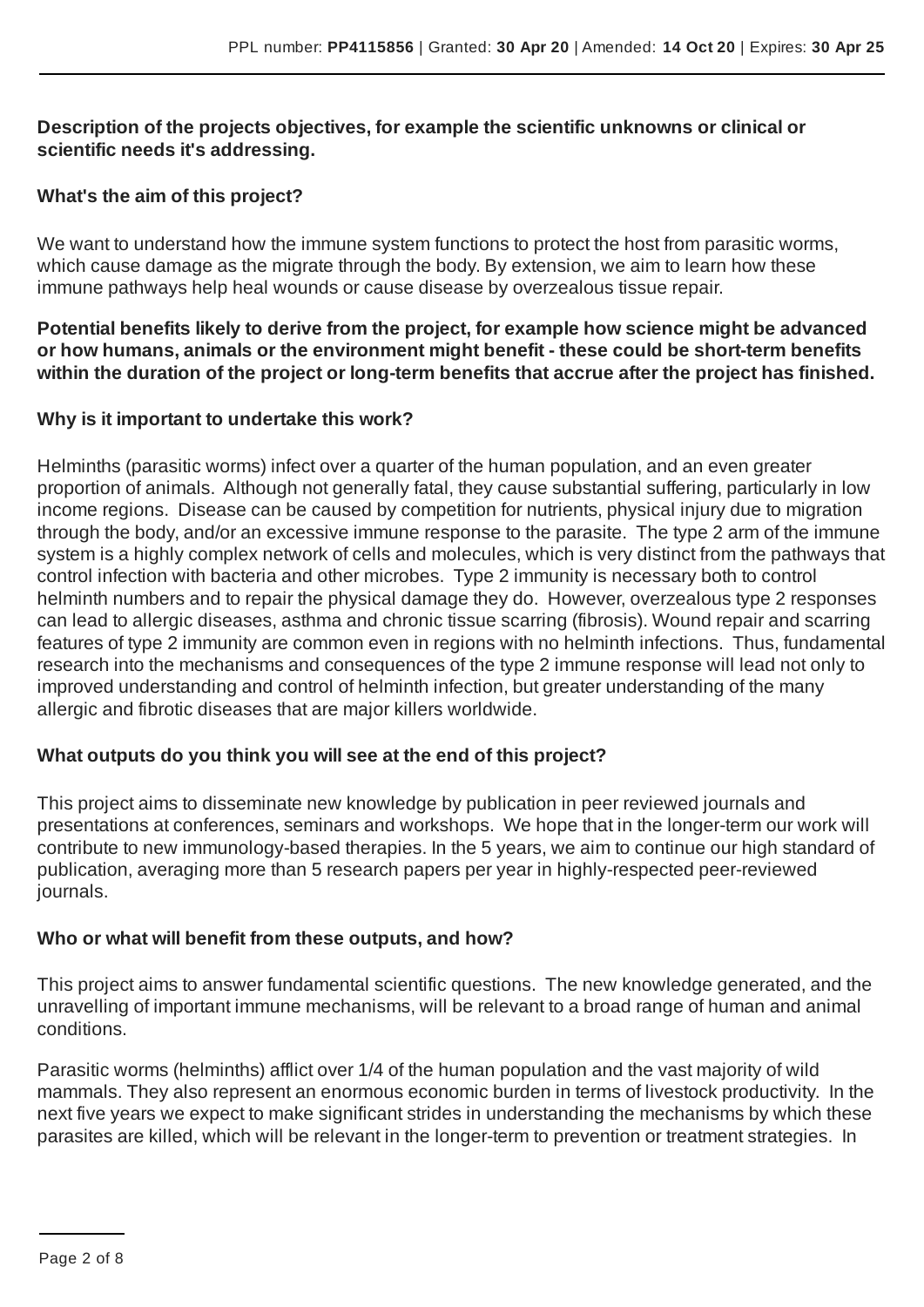addition, helminth infection can increase susceptibility to other infectious agents, such as viruses and bacteria. Our analysis of how cells function during helminth infection should help us understand how to manage these common co-infections.

Our work is directly relevant to fibrosis (tissue scarring) and asthma. Fibrosis in people is estimated to contribute to 45% of all deaths in developed countries. In the UK, around 5.4 million people are currently receiving treatment for asthma, which equals 1 in every 12 adults and 1 in every 11 children. We expect our work over the next 5 years to define the key molecules involved in how the tissue becomes restructured and remodelled to cause more severe disease, and potentially whether the process can be reversed once it has started. This is particularly relevant as new biological drugs that target type 2 immune pathways are now used in the clinic for skin disorders, and our studies would highlight their potential role in other diseases.

Because several of our models involve the investigation of the body cavities, they may provide important insight into a major clinical problem: the adhesions (inner body scars) that follow abdominal surgery. The underlying cause of these very painful adhesions are poorly understood, but have been linked to the immune cells we study. Our unique expertise in the cavity around the lung (the pleural cavity) will also provide insight into build-up of fluid in the cavity resulting from heart failure, pneumonia and cancer. In particular, we are interested in the possibility that idiopathic pulmonary fibrosis, a fatal lung disease of unknown origin, may start in the pleural cavity. Our work with a parasite that lives in the pleural cavity, has the potential to reveal whether scar tissue initiated in the pleural cavity can move into the lung.

One of the most specific outcomes we hope to achieve is an understanding of the function of chitinaselike proteins. Increased levels of these proteins in the blood are markers of poor outcome in a wide variety of diseases from asthma to cancer but their function is unknown. We hope to reveal why chitinase-like proteins are associated with disease and whether drugs designed to block them could be beneficial. This work could lead to new therapeutics in the next 10 to 15 years.

#### **How will you look to maximise the outputs of this work?**

Communication of our findings will be primarily through publication in widely-read peer-reviewed journals, but also presentation at local, national and international congresses and institute seminars. To ensure maximum dissemination, only journals that allow open access without payment by the reader will be considered. Furthermore, we will place the first drafts of our published data on an open access repository such as www.biorxiv.org. To prevent unnecessary repetition of experiments by others, we will seek to publish all data generated under this project including negative results.

To enable rapid translation of our findings to the clinic we will exploit new and existing collaborations with local clinicians as part of the translational environment within our institution. We have highly effective systems in place for technology transfer. Additionally, pharmaceutical and biotech companies could be engaged through presentation at national and international forums at which representatives are often present.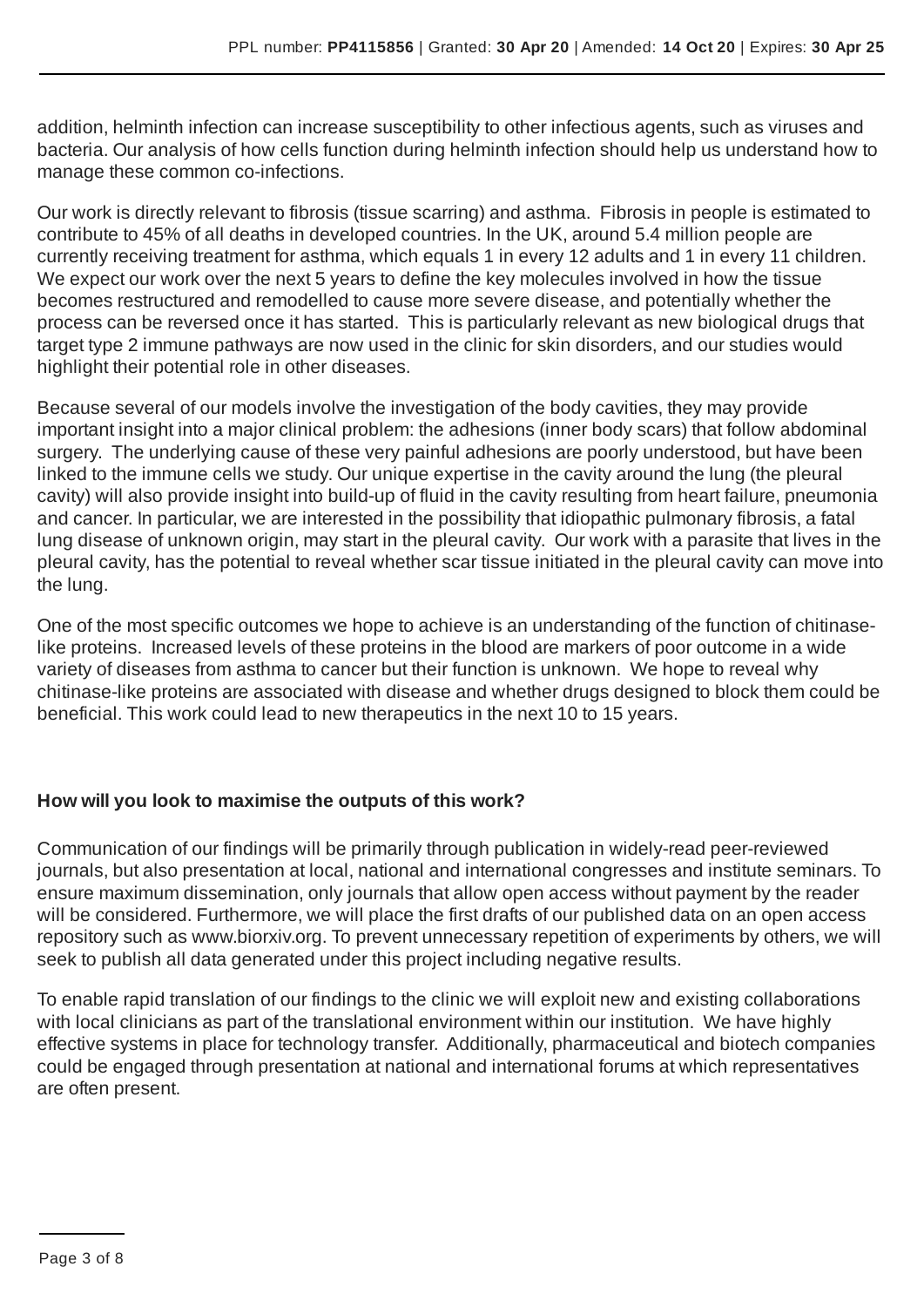**Species and numbers of animals expected to be used**

- Gerbils: 500
- Mice: 40000
- Rats: 250

### **Predicted harms**

**Typical procedures done to animals, for example injections or surgical procedures, including duration of the experiment and number of procedures.**

#### **Explain why you are using these types of animals and your choice of life stages.**

We study adult mice because the immune system, tissue organisation and development of all mammals are similar allowing mice to be a model for humans and other animals. We also use mice because scientists have created many genetically altered mouse lines that allow us to dissect in fine detail what happens during immune responses. Genetically altered mice and many of the tools designed to work with mice allow us to define in precise detail how particular cells and particular molecules work together to repair tissue or fight infection. By manipulating these cells and molecules, we can understand how these processes go wrong during diseases such as asthma.

We also use gerbils and rats to maintain our parasite lifecycles, and neonatal mice to maintain the mite vector that transmit parasites. In each case, the animal is the most susceptible to infection, allowing us to use the least numbers of animals to maintain the parasites or mites in sufficient numbers for experiments.

#### **Typically, what will be done to an animal used in your project?**

Typically a mouse will be either 1) infected with a parasitic worm by injection under the skin, 2) injected with a molecule that induces a scarring response, or 3) given a mixture of allergy inducing molecules through the nose. Experiments might look at the immediate immune response in the first few days but can last as long as 3 months to allow full development of the parasite, or full development of diseased tissue (e.g. asthmatic lung).

Many animals will also receive an injection of a molecule or cells to modify the immune system. For example, an animal might receive an antibody that will get rid of a particular immune cell. In addition, small volumes of blood may be taken from a vein, for example to screen for parasites or blood cell changes. Experiments will often end with animals being killed under terminal anaesthesia.

Hence, the cumulative experience of mice will typically be exposure to 2 or 3 procedures that may each cause short but usually separated periods of typically mild or potentially moderate degrees of suffering.

Separate from the above experiments, some genetically altered animals will be used only to breed and maintain animal lines.

#### **What are the expected impacts and/or adverse effects for the animals during your project?**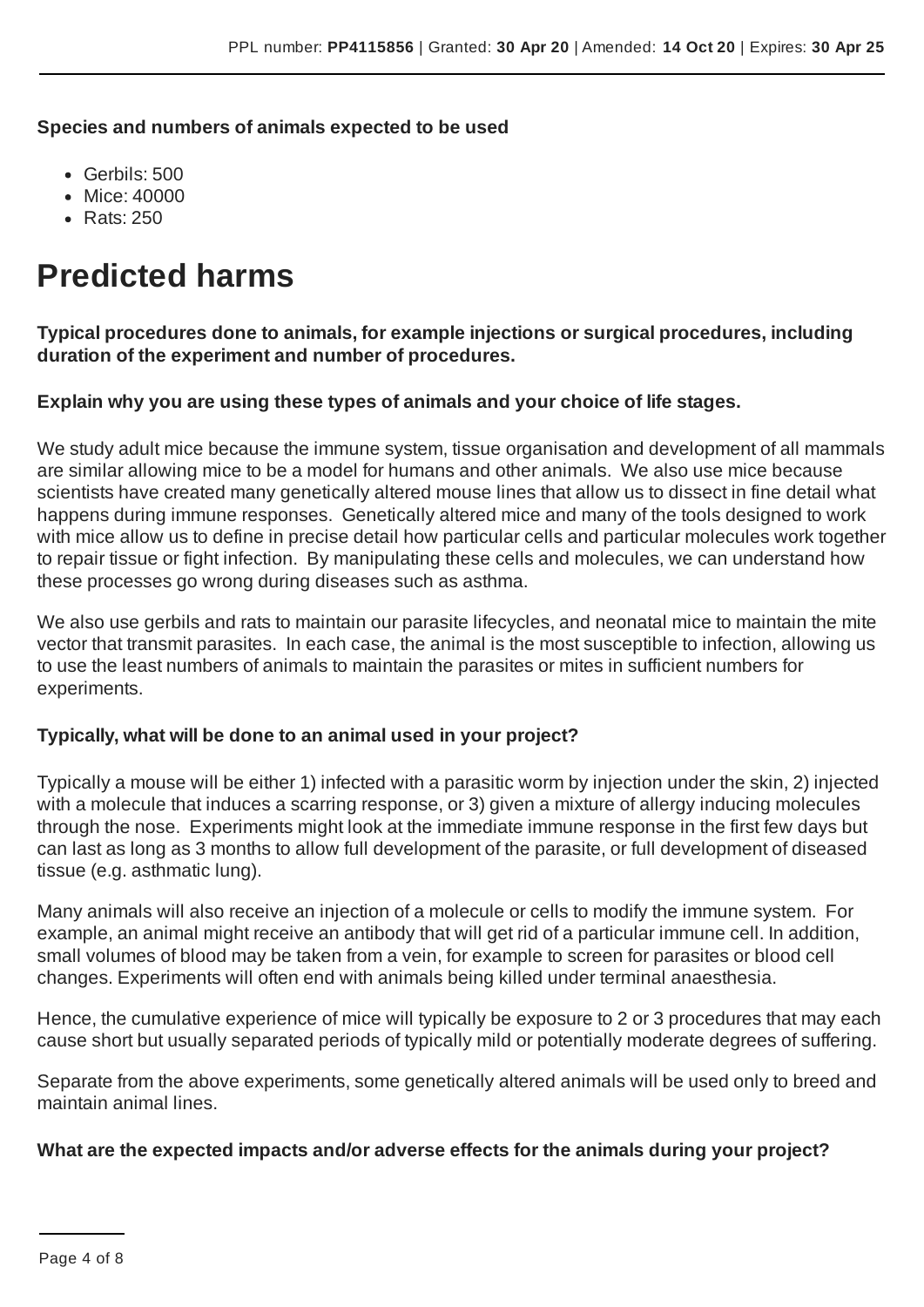The vast majority of animals will experience no adverse effects or only mild adverse effects. The parasite infections are generally well tolerated and will rarely reach moderate severity. In the hookworm model a heavy infection can cause weight loss and laboured breathing but we use low doses to avoid this. The fibrosis and allergy models are designed to assess the structural changes to the tissues without major overt clinical symptoms. However, some manipulations can make animals more susceptible to infection, injury or allergy, which may increase the severity from mild to moderate. All animals will be humanely killed before they exceed moderate severity limits.

#### **Expected severity categories and the proportion of animals in each category, per species.**

#### **What are the expected severities and the proportion of animals in each category (per animal type)?**

Based on our previous experience, we expect approximately 85% of mice to experience mild severity and less than 4% to experience moderate severity. The gerbils and rats all experience only mild severity.

#### **What will happen to animals at the end of this project?**

- Used in other projects
- Killed

### **Replacement**

**State what non-animal alternatives are available in this field, which alternatives you have considered and why they cannot be used for this purpose.**

#### **Why do you need to use animals to achieve the aim of your project?**

The immune system relies upon a complex series of interactions, which occur between immune cells, structural cells and the extracellular matrix. The nematode models involve migration of parasites through living tissue. To understand such complexity, it is essential to undertake research in vivo, since this cannot yet be modelled meaningfully in vitro.

#### **Which non-animal alternatives did you consider for use in this project?**

1) Analysis of human biopsies.

- 2) Use of cell lines
- 3) Use of organoids artificially grown cells that resemble an organ.

#### **Why were they not suitable?**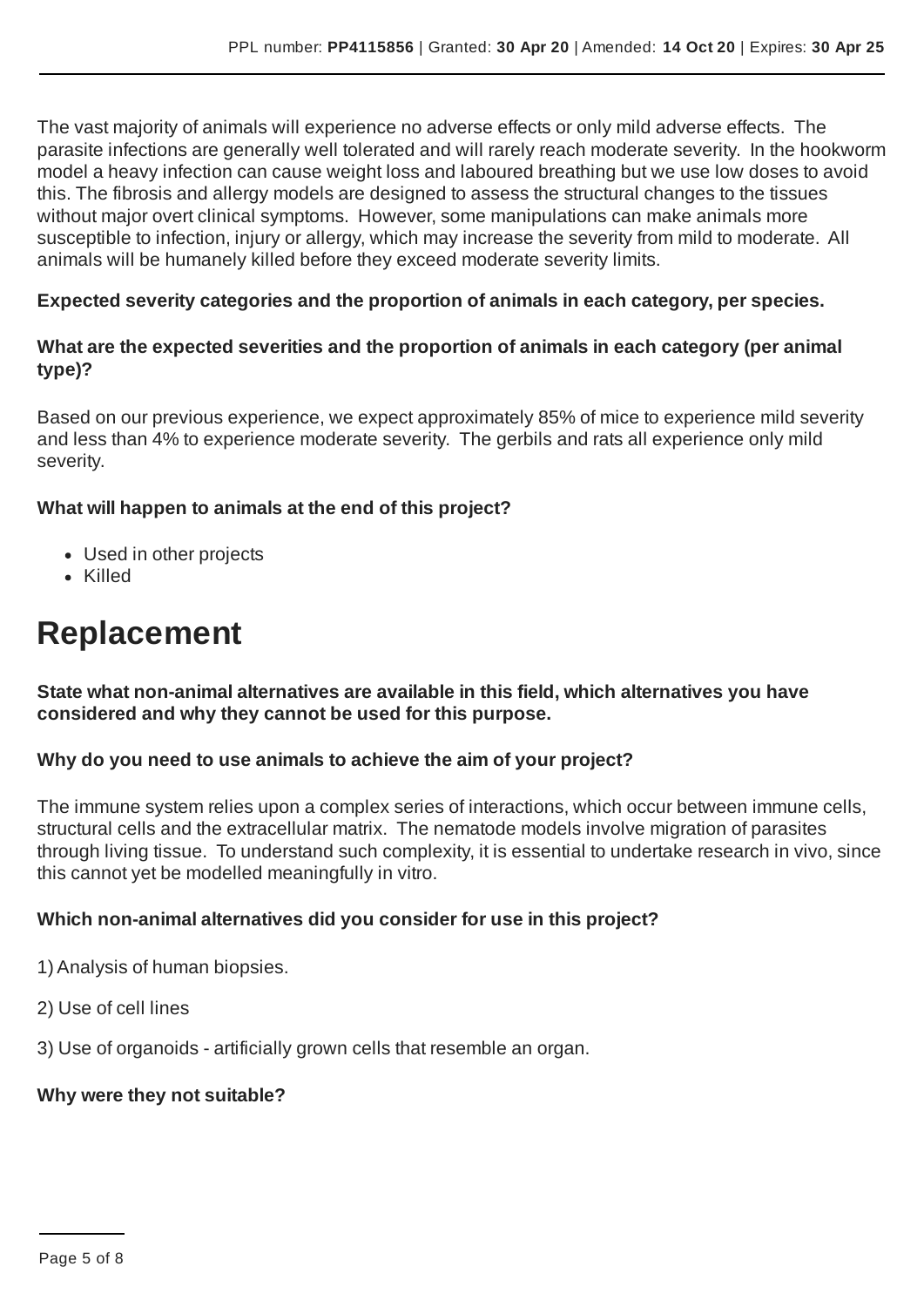The types of experiments required to track cell function in vivo are not possible with human tissue biopsies, nor can we experimentally infect humans.

Many location-specific features of cells are lost once they are removed from the tissue, which makes the use of cell lines impractical.

Organoids cannot test the impact of nematode migration through the body or replicate the changes in the extracellular matrix and cell migration that occur during injury, tissue remodelling or scarring.

## **Reduction**

**Explain how the numbers of animals for this project were determined. Describe steps that have been taken to reduce animal numbers, and principles used to design studies. Describe practices that are used throughout the project to minimise numbers consistent with scientific objectives, if any. These may include e.g. pilot studies, computer modelling, sharing of tissue and reuse.**

#### **How have you estimated the numbers of animals you will use?**

For Rats and Gerbils, the calculation is based on our current requirements for maintenance of parasites. The number of mice has been estimated based on experience gained under my previous Home Office licenses. This experience-based estimation has reduced the predicted animal use by over 30% compared with my previous license.

#### **What steps did you take during the experimental design phase to reduce the number of animals being used in this project?**

Maintenance of parasites: On the previous license we estimated 8000 animals for lifecycle maintenance - our procedures have improved dramatically such that we have reduced our estimate for this license to 5050. For mite feeding, we have reduced both the number of mice and the number of infected gerbils needed.

Experimental mice: For all of our experiments in-bred mice are used to reduce experimental variation, which makes it possible to use fewer numbers of animals to achieve statistical significance. For the majority of our studies, mice from the same litters are used for control and experimental mice, reducing variation that can occur due to differences in the microbiota. Overall, our experiments are designed to reduce the number of variables (for example age) to as few as possible and thereby reduce the number of control groups required.

We work with the NC3Rs Regional Programme Manger to ensure all lab are introduced to NC3Rs experimental design assistant and encouraged to use it. Everyone in the lab is trained in statistical methods and these are regularly discussed at lab meeting, to ensure all agree the best methods are being used. Tissue-sharing is a major tool we use to reduce animal usage.

Breeding:A significant proportion of our animal use is related to breeding programmes for GA lines. We follow the advice of our BSF staff to optimise breeding and regularly discuss numbers at lab meeting to ensure we do not overbreed. Our breeding number estimates have been considerably reduced from my

Page 6 of 8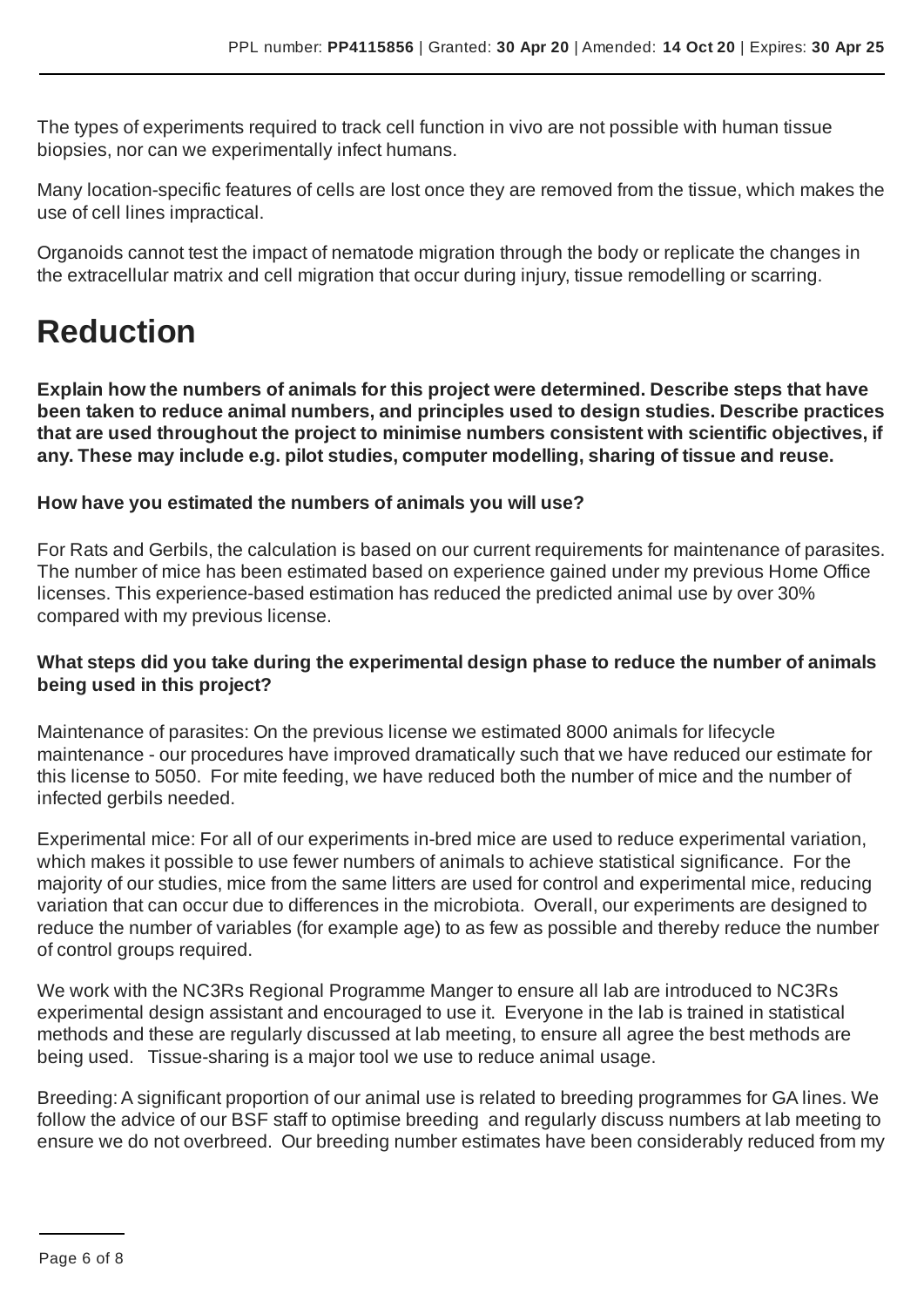previous license. Where possible and appropriate, we use antibody blockade instead of gene knockout mice.

#### **What measures, apart from good experimental design, will you use to optimise the number of animals you plan to use in your project?**

My group routinely perform pilot experiments to determine the optimal number of mice to achieve statistical power. Experiments are then performed on a minimum of two separate occasions to ensure reproducibility, following which data pooled from experiments are statistically analysed to reveal less pronounced effects without increasing overall animal use.

### **Refinement**

**Give examples of the specific measures (e.g., increased monitoring, post-operative care, pain management, training of animals) to be taken, in relation to the procedures, to minimise welfare costs (harms) to the animals. Describe the mechanisms in place to take up emerging refinement techniques during the lifetime of the project.**

**Which animal models and methods will you use during this project? Explain why these models and methods cause the least pain, suffering, distress, or lasting harm to the animals.**

We will use mouse models of nematode infection, fibrosis and tissue remodelling. Mice represent the most appropriate species for in vivo study of these conditions, because of the extensive knowledge of their physiology as it relates to humans, the genetic and biological tools available and the ability to be easily bred and handled.

The nematode infection models do not cause significant pathology and we use them to understand the immune response to the infection process. The infectious doses are carefully managed such that the animals will experience minimal suffering.

Our model of fibrosis will result in scar tissue and has been chosen to mimic what happens to people who undergo peritoneal dialysis. The model is terminated at a point where the causes of scarring can be assessed but before the animals experience evident suffering. Our model of severe asthma has been designed to generate remodelling of the lung airways and study the causes of airway stiffening that lead to asthma. The models are designed to allow us to quantitatively assess substantial remodelling of the lung airways, in order to mimic human disease. However, the experiments are terminated before the animals exhibit serious breathing problems.

#### **Why can't you use animals that are less sentient?**

We are studying long complex processes and trying to understand how the adult immune system handles these conditions and how different tissues communicate to orchestrate an appropriate response. Only adult animals would give meaningful results. The long duration of the processes to be studied prevent using mice under terminal anaesthetic.

Page 7 of 8